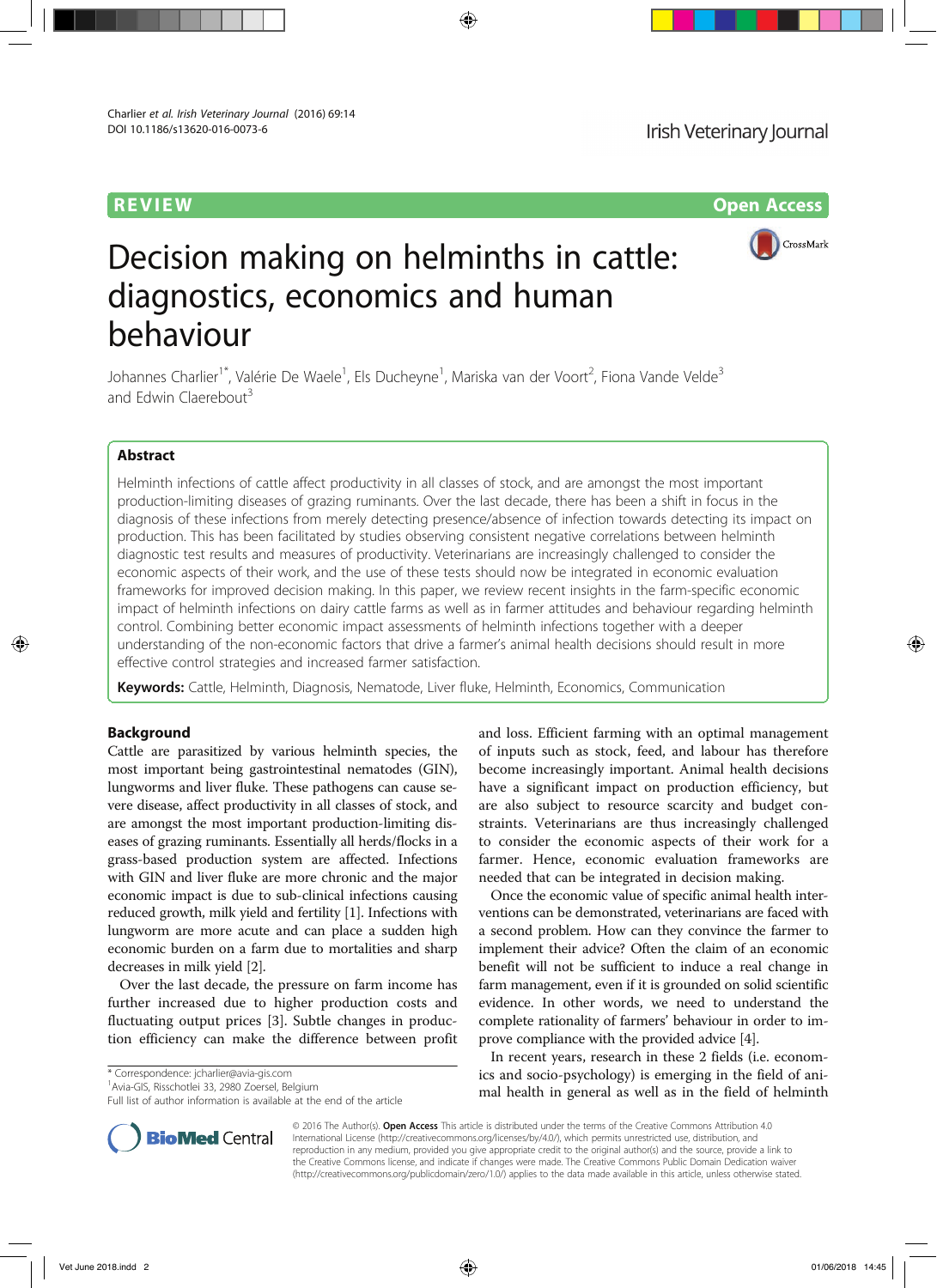control in ruminants. In this paper, we discuss the diagnostic tools and methods that are available to assess the economic impact of helminth infections on (dairy) cattle farms as well as recent insights in farmer attitudes and behaviour that can help in the development of effective communication strategies to increase the uptake of proposed intervention strategies.

## Diagnosis to assess production impact

Over the last decade, an important paradigm shift occurred in the diagnosis of parasitic helminth infections in cattle. There has been a shift in focus from merely detecting presence/absence of infection towards detecting its impact on production. This is important because i) helminth infections are highly prevalent ("a cow without parasites is not a cow") and ii) not every infection is of economic relevance. For example, fasciolosis is mostly a chronic disease, and often it is already known when the infection is around on the farm. Instead of demonstrating presence/absence of infection in a cow or herd, it is more relevant to identify the associated production losses to convince farmers that further diagnosis, and control measures, are worth considering [5]. This paradigm shift has been made possible by epidemiological research that observed consistent negative correlations between helminth diagnostic test results and measures of productivity.

In first-season grazing cattle, the serum pepsinogen concentration can be used to discriminate between different levels of Ostertagia ostertagi-infection and morbidity and associated production losses [6]. However, the lack of standardization between laboratories, the relatively high cost of the test and the fact that much of its informative value is lost soon after housing of the animals, when there is no new exposure to incoming infective larvae, are important constrains to its widespread uptake [7, 8]. Consequently, current research is investigating the value of O. ostertagi serum antibody levels in assessing production impacts, as it could overcome some of these drawbacks [9]. Faecal egg counts (FECs) of GIN correlate well with initial infection rates approximately 2 months after turnout on pasture for first-season grazing animals. However, after that period, host immunity reduces the correlation with actual worm burden and it seems impossible to indicate what weight gains are obtained by the end of the first grazing season, from FECs measured early in the season [10]. Therefore, FECs are primarily considered useful for understanding epidemiology rather than assessing infection levels or production impact [11].

In adult cattle, consistent negative relationships have been demonstrated between antibody levels to GIN or liver fluke in bulk tank milk and herd-average milk production [12–14]. In beef cattle, the quantification of antibody levels against GIN and liver fluke in meat juice obtained in the abattoir has been proposed, showing negative correlations

with carcass weight and conformation score [15]. Studies have also shown negative relationships between helminthspecific antibody levels and reproduction and mortality indices at the herd level [16, 17]. Most recently, negative correlations have been established between a bulk tank milk ELISA for lungworm infection and milk production. Results showed a difference in milk production and milk fat of 1.0– 1.7 kg/cow per day and 0.08–0.14 % between lungworm positive and negative herds, respectively [18], providing for the first time evidence of the economic importance of subclinical lungworm infections.

These established relationships can be used to indicate helminth-induced production losses associated with a test result of a specific farm. Several limitations with this approach remain, such as the lack of species-specificity of the measured antibody levels and the rather weak relationship between detected antibody levels and production responses after anthelmintic treatment. Nonetheless, it provides an ally to communicate to farmers on the importance (or not) of a helminth infection and to help monitor potential production losses [19].

## From production to economic impact

The impact of helminths on animal productivity is increasingly well understood [19], but the economic impact depends on multiple other factors such as farm-specific input and output prices and local regulations. The established links between diagnostics for different helminth infections with production losses, now allow to include this information in models that aim to assess the economic impact of the infection at regional or even farm-level. Such economic models of animal diseases are important because they contribute to balance expenditures on disease control with the actual disease costs and to evaluate the economic attractiveness of animal health interventions compared to other investment opportunities [20].

Considerable progress has been made in recent years with models to estimate the cost of helminth infections and/or interventions measures at the farm level. Some of these models are available to veterinarians at www.ParaCalc.com [21]. First, there is a deterministic spread-sheet model ("cost of worm infections") where results from diagnostic methods (i.e. pepsinogen assay and serum ELISA for growing cattle and bulk tank milk ELI-SAs for adult cattle) to monitor the helminth infection status on a dairy herd and anthelmintic usage are used as input parameters. It produces a report with the expected annual loss due to infections with GIN and liver fluke to discuss with the farmer. The model is useful to evaluate the general importance of the infections, to monitor the evolution of costs across different years and to benchmark the results with peers. However, it does not consider the principle of "recoverable loss" [22]. How much of the total costs induced by helminth infections can be avoided by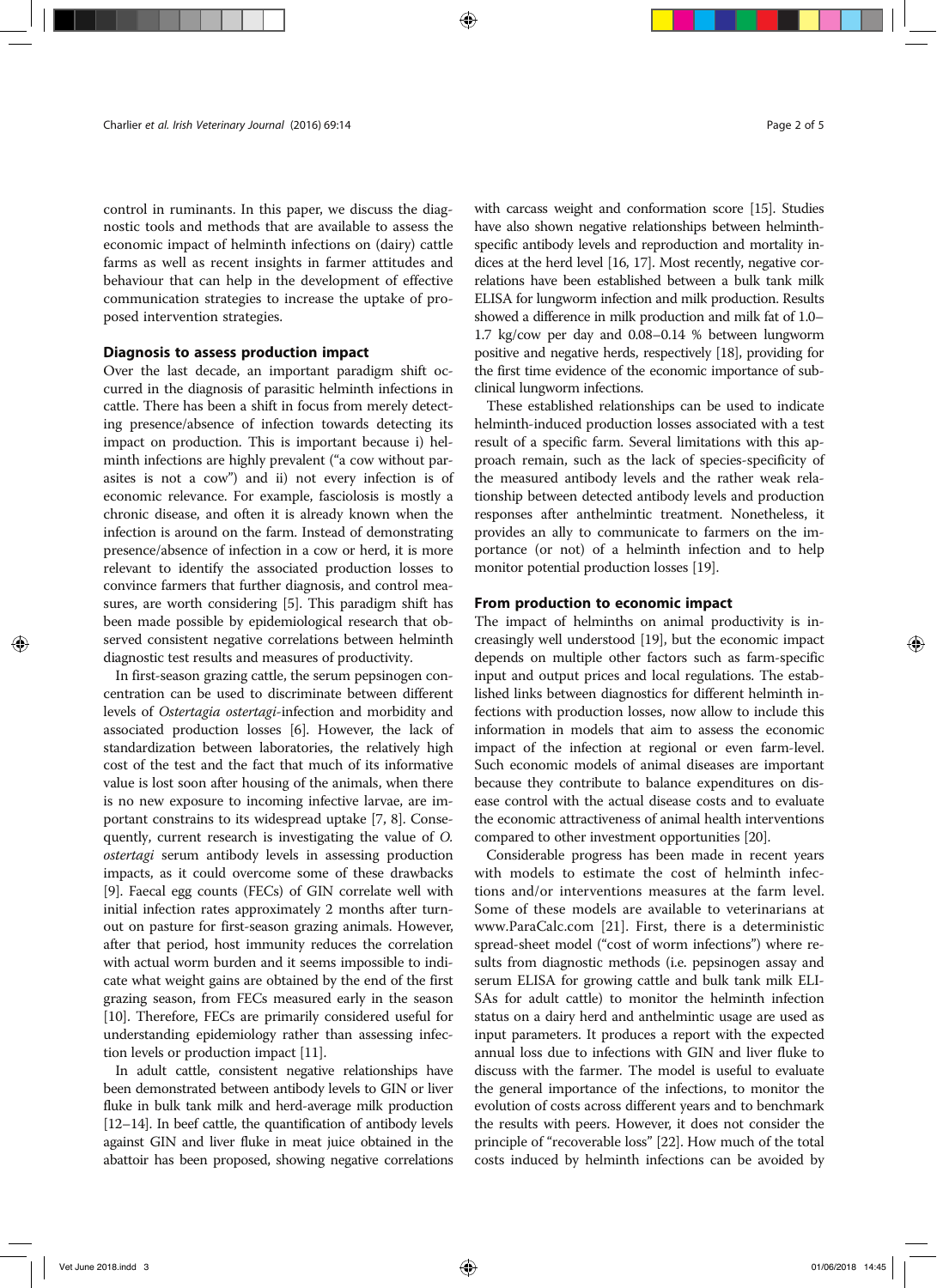intervention measures? This is often difficult to determine because: (i) it is impossible to eliminate the infection from a farm; (ii) there can be remaining tissue damage after effective treatment or (iii) re-infection can occur at varying levels. Obtaining such information requires the set-up of experiments, by preference under commercial farming conditions, that evaluate the impact of specific intervention measures. Such information is increasingly available, especially to evaluate the production effects of strategic anthelmintic usage e.g. [23, 24], and this information was used to develop the second tool "treatment strategies against gastrointestinal worms" on ParaCalc.com. It estimates the likely economic benefit and uncertainty of a number of anthelmintic treatment strategies of adult cows and produces a report to discuss with the farmer.

Most recently, the farm-specific economic impact of helminth infections has also been studied using efficiency analysis [25]. Efficiency analysis studies the conversion of input(s) into output(s) and compares the current performance level of a farm with the performance level of peer farms with similar production technologies [26]. Using this approach, GIN infections appeared to mainly constrain the efficient transformation of pasture, health related costs and labour into milk. The inefficiency related with GIN infections was reduced when both high levels of concentrates, and also high levels of roughage were supplied [27]. Efficiency analysis has the potential to identify different improvement paths depending on the farm-specific production process and this was recently investigated by van der Voort et al. [28]. Farms were clustered in 3 groups depending on technical efficiency (TE) and input use. In low TE farms with a relatively low use of concentrates, there was no correlation between TE and level of exposure to GIN. Therefore, they are unlikely to improve economic performance by lowering the exposure to GIN infections. Analysis suggested they could best improve economic performance by making more use of concentrates. In farms with an intermediate TE and relatively high use of concentrates, there was a strong negative correlation between GIN exposure and TE. In addition, analysis showed that economic performance could be improved by substituting part of concentrates by grazing, which could lead to a higher infection pressure. This makes monitoring GIN infection and intervening by anthelmintic treatment when significant GIN exposure is observed, crucial in this group. In farms with the highest TE and intermediate use of concentrates, there was also a negative correlation between TE and GIN exposure. Analysis suggested that the economic performance could be improved by both reducing input use and reducing infection. In conclusion, efficiency analysis allows to establish links between animal disease and input use and input transformation. It can detect trade-offs and synergies between animal health interventions and input-output transformation. Whereas the implications of a vet's advice

are traditionally restrained to animal health issues and the improvement of technical key performance indicators, with this technique, we should be able to place our advice better in the whole-farm economic context. This approach is still in the research phase, but it is to be expected that it will be integrated in practical decision support tools for herd health management in the medium term.

# Non-economic factors that drive animal health decisions

Suppose that we have a high quality economic assessment report at hand to discuss with the farmer and that we are able to distil clear suggestions to improve his/her animal health management. Will this be sufficient for the farmer to implement our proposed strategies? It is now well understood that farmers' decisions about their enterprises are not solely based on financial and business criteria. Farmers' motives are rooted in deeply held values and also influenced by attitudes, beliefs and social norms [4]. Understanding all the values that drive farmer behaviour requires socio-psychological research, aimed to increase understanding of a farmer's rationality and more effective advisory interventions [4, 29].

In the field of helminth control, Vande Velde et al. [30] investigated farmers' intention to adopt diagnostic methods before implementing anthelmintic drugs in cattle. Based on two fundamental theories in the fields of behavioural and health psychology, a survey was carried out in 574 Flemish dairy farms to investigate the influence of the following variables: 'attitude towards preventive use of anthelmintics,' 'attitude towards diagnostic tools, 'subjective norms,' behavioural control' and 'perceived risk'. The results showed that 'attitude towards diagnostic methods' and 'subjective norms'; i.e. the influence of significant others, had the strongest, positive influence on adoption intention of diagnostic methods. 'Attitude towards the preventive use of anthelmintic drugs' had a negative effect on adoption intention of the diagnostic methods. 'Perceived risk', which was defined as the perceived susceptibility and severity of anthelmintic resistance on their farm, had no effect on the intention to adopt diagnostic methods. These results implicate that if we want to persuade farmers to make more use of diagnosis before anthelmintic treatment decisions are made, we should reinforce their positive attitude towards diagnosis and make use of their social network, which could implicate family, peer-farmers and the veterinarian. At present, the argument of anthelmintic resistance has no or little effect on dairy farmers' intention to use diagnostics for helminth diseases, at least in this study population.

In order to investigate how veterinarians can improve their communication, we can learn from sociopsychological studies that have been conducted on different topics such as biosecurity, notification of notifiable diseases, antimicrobial usage and mastitis management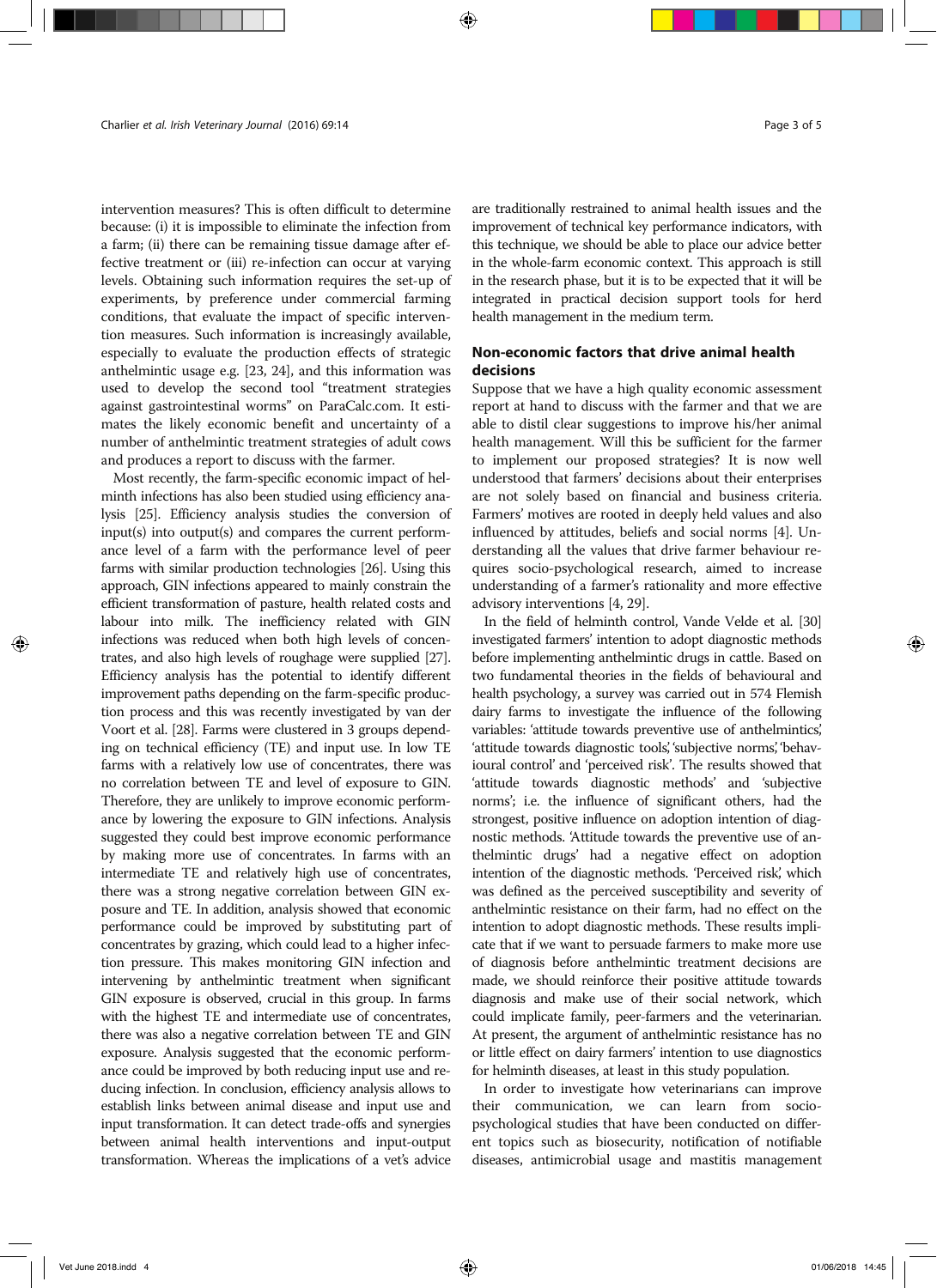[31–33]. Although the results cannot be extrapolated beyond their scope, similar patterns often emerge. Identification of different behavioural types is a first step towards better adapted advice and increased compliance. In the UK, Rehman et al. [34] differentiated farmers with a family orientation from entrepreneurs, life-stylers, hobbyists and independent farmers, respectively. In Brazil, Pereira et al. [35] were able to classify beef farmers that were considered receptive towards novel technology adoption based on their main sets of goals and values: the professional farmer, the committed environmentalist, the profit maximiser and the aspirant top farmer. The study showed a considerable diversity of values and goals even within this subset of progressive farmers. This diversity should be taken into account, because the advice that is in accordance with and reinforce the farmer's core values will have the highest uptake. Age may also be an important criterion as Hamilton et al. [32] showed that young farmers (<45 years) tend be more entrepreneurial and amenable to change. Finally, the subjective norms, i.e. the social network surrounding the farmer, is often one of the most influential factors in driving animal health decisions [4, 36]. This can be exploited by the organization of farmer groups to provide a forum where farmers can explore management options and learn from each others' views and experience [37]. Group learning is most successful if it includes experiential learning, group autonomy and builds on ongoing relationships and learning opportunities [38]. A catch can be that endemic livestock disease can be viewed as a problem for 'bad' farmers and not an issue for those individuals who manage their stock well. As such, there may be a low motivation to form groups to address what is largely perceived as an individual problem [39].

## Conclusion

Several diagnostic tools and methods are now available to assess the economic impact of helminth infections on (dairy) cattle farms. These include herd anamnesis in combination with serum pepsinogen assay and bulk tank milk ELISA for O. ostertagi, F. hepatica and D. viviparus. The use of these diagnostics is being integrated in decision support tools that should allow the veterinarian to estimate the economic consequences of his/her interventions and advice regarding helminth control. This can contribute in general to a 'diagnosis before treatment' approach and thus increase the sustainability of anthelmintic control by a better grounded and selective treatment [40].

Besides economic evaluations, more emphasis will have to be put on how advice is most effectively communicated. With the current plethora in websites, blogs and other communication channels, farmers are looking for trustworthy sources where they find reliable information that fits their situation. Private veterinarians are widely seen as such credible sources of information [36, 41]. Yet it appears that our communicative skills can still be improved. Farmers in general do not voluntarily communicate on their needs regarding animal health [42] and, therefore, veterinarians should actively seek those needs. Further, being more explicit during farm visits in discussing the farmer's goals and priorities and providing a clear summary at the end of the visit of any advice given, would mean a significant step forward towards improved veterinary communication [42]. By understanding the core goals and values of different types of farmers, advice can be better targeted and framed in order to achieve higher compliance and farmer satisfaction.

#### Abbreviations

FEC: Fecal egg count; GIN: Gastrointestinal nematodes; TE: Technical efficiency

#### Acknowledgements

This paper is based on an invited keynote presentation at the World Buiatrics Congress, 3-8th July 2016 in Dublin. We are grateful to the congress organisers for this invitation and the Editorial Office of the Irish Veterinary Journal for the review invitation.

### Funding

Not applicable.

#### Availability of data and material

All data generated or analysed during this study are included in this published article.

#### Authors' contributions

JC wrote the manuscript. JC and EC conceived the overall structure of the manuscript. MvdV contributed to economic impact assessment; FVdV contributed to the human behaviour aspects. VdW and ED read and commented on the manuscript. All authors read and approved the final manuscript.

## Authors' information

Not applicable.

#### Competing interests

The authors declare that they have no competing interests.

#### Consent for publication

Not applicable.

### Ethics approval and consent to participate

Not applicable.

#### Author details

<sup>1</sup> Avia-GIS, Risschotlei 33, 2980 Zoersel, Belgium. <sup>2</sup> Chair Group Business Economics, Wageningen University, Hollandseweg 1, 6706 KN Wageningen, The Netherlands. <sup>3</sup>Department of Virology, Parasitology and Immunology Faculty of Veterinary Medicine, Ghent University, Salisburylaan 133, 9820 Merelbeke, Belgium.

#### Received: 23 August 2016 Accepted: 20 September 2016 Published online: 27 September 2016

#### References

- Morgan ER, Charlier J, Hendrickx G, Biggeri A, Catalan D, von Samson-Himmelstjerna G, Demeler J, et al. Global Change and Helminth Infections in Grazing Ruminants: Impacts, Trends and Sustainable Solutions. Agriculture. 2013;3:484–502.
- 2. Holzhauer M, van Schaik G, Saatkamp HW, Ploeger HW. Lungworm outbreaks in adult dairy cows: estimating economic losses and lessons to be learned. Vet Rec. 2011;169(19):494.